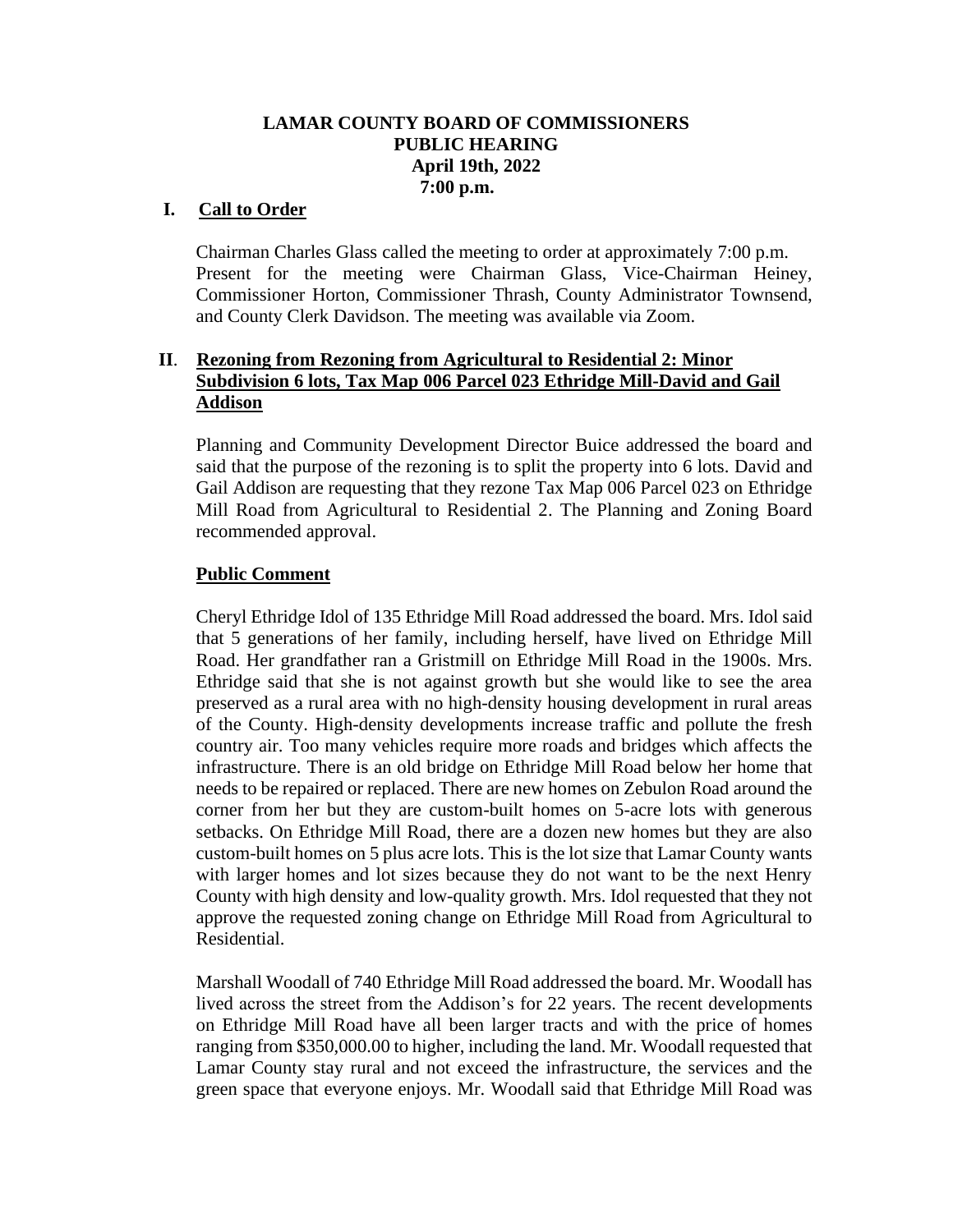under water due to heavy rain. Adding 5 more homes will increase the amount of water runoff. He said that the average household is 2.7 people in the State of Georgia so that means that there could be 16 people living on this tract of land. Mr. Woodall asked that they keep Lamar County rural by keeping the Agricultural zoning, 5-acre tracts, requiring Stateside Lots and Development to keep consistency with the area and the greenspace, and low density growth. Mr. Woodall said that any 1-acre tracts should be combined with major subdivision developments that will install their own new infrastructure and not overwhelm what is currently there.

Gail Addison of 743 Ethridge Mill Road addressed the board. Mrs. Addison said that she has lived on Ethridge Mill Road for 30 years. She said that the driveways are going in only 1 direction and there will be no more traffic because they are at the end of the road. Her daughter is moving here and since she and Mr. Addison are aging with physical problems, they need to be able to split the lots. Mrs. Addison said that she was not aware that they had to have a certain amount of acreage but they will stipulate that the homes have to be stick built with plenty of trees. Mrs. Addison said that they want to do the right thing.

Ray Addison of 743 Ethridge Mill Road addressed the board. Mr. Addison said that when he moved to Ethridge Mill Road the road was dirt and there were 8 houses on the road. The reason that they want to divide the property into six lots is because this will give him the most money that he can take and regain a place to live. He is retired and too old to work. The surveyor told them that they would receive the most money by selling small lots to either a builder or individuals. Mr. Addison said that he is not wanting to mess up Lamar County or Ethridge Mill Road but they need enough money to buy another house. They currently live in an older home that needs lots of work and is not handicap accessible.

Bonnie Shockley of 578 Ethridge Mill Road addressed the board. Mrs. Shockley said that her husband's family has lived on Ethridge Mill Road for 60 to 70-plus years. She appreciates the fact that the Addisons are trying to recoup the money and move on but those that are left to live on Ethridge Mill Road are left with the consequences of the decision. Mrs. Shockley said that on the corner of Ethridge Mill Road it continually floods and sometimes the road is impassable. If you put 6 more houses on Ethridge Mill Road, it will create more water runoff and this is not fair to the Smiths who live around the corner.

#### **III**. **Application for the Division of Lot in Platted Minor Subdivision Tract 035 085** on B**arnesville Avenue-Kevin Edmondson**

Planning and Community Development Director Buice addressed the board and said that in the year 2020 the board approved a minor subdivision on Barnesville Avenue. At the time of the approval, there was a small out parcel that belonged to someone else. The owners of the subdivision were able to find the owners of this small out parcel. Lot 1, which is 6.5 acres, wrapped around that out parcel, and now they are able to buy the small out parcel. Since they now have enough road frontage, they are asking to split Lot 1 into a 4-acre lot and a 2.5-acre lot. The closing date